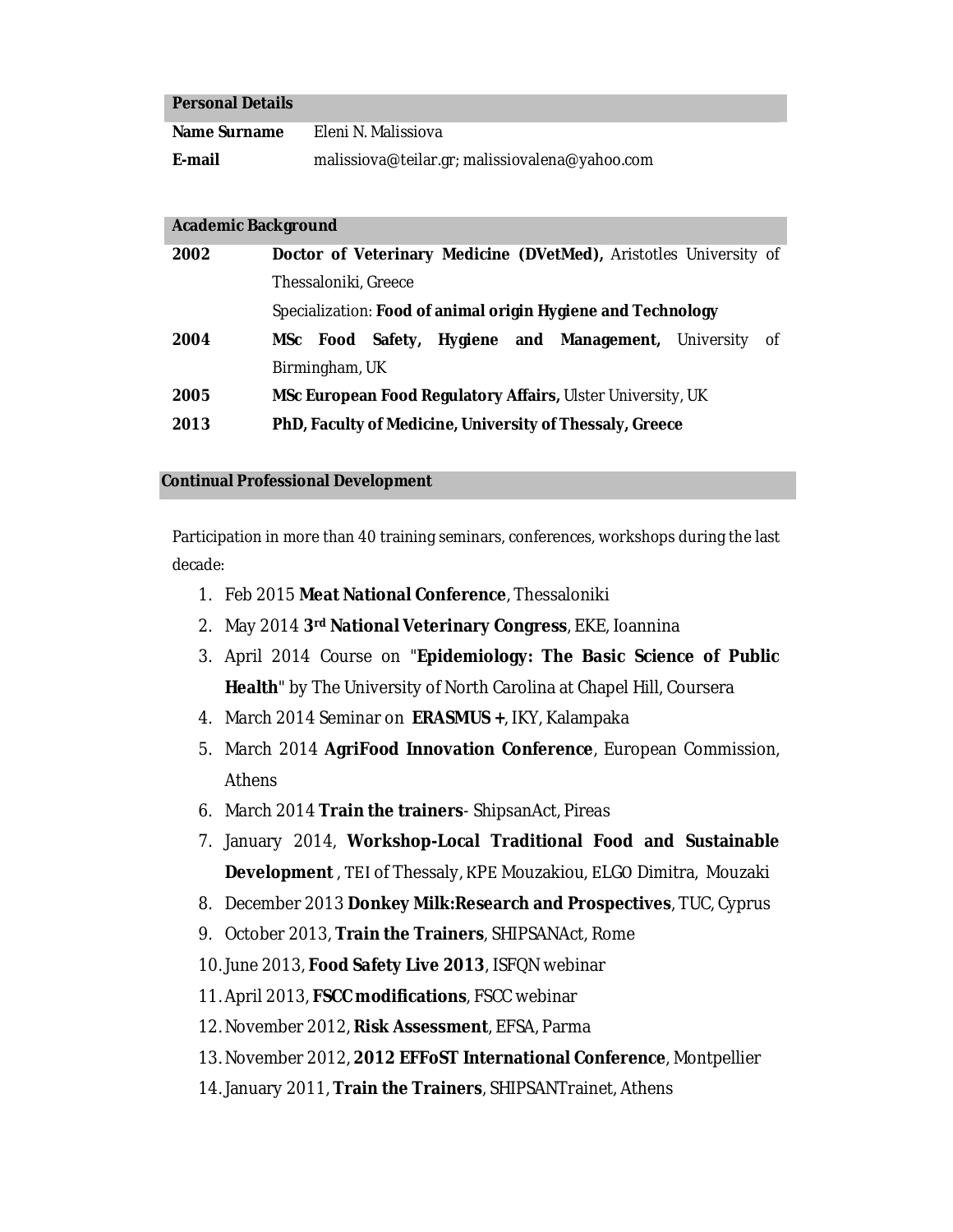- 15. December 2010, **FSCC 22000**, ESYD, Athens
- 16. September 2010, **Train the Trainers, SHIPSANTrainet**, Barcelona
- 17. June 2010, **Public Health and Environmental Hygiene**, EDYPY, Larisa
- 18. June 2010, **Nutritional challenges in Food Safety and Quality**, EKE, Thessaloniki
- 19. February 2009, **ISO 17023, ISO 19011**, ESYD, Athens
- 20. October 2008, **ISO 22000, ISO 22003, ISO 17021**, ESYD, Athens
- 21. July 2008, **ISO 17025-Internal Audits**, MIC, Athens
- 22. June 2008,**2nd National DEDYT Congress**, DEDYT, Thessaloniki
- 23. March 2008, **ISO 22000-Lead Auditor**, TUV Intercert, Athens
- 24. March 2008, **1st National Veterinary Congress on Farm animals, Food Hygiene and Safety, Consumer Protection**, EKE, Athens
- 25. December 2007, **ISO 17025:2005**, MIC, Athens
- 26. March 2007, **5th International Food Technology Congress**, PETET, Thessaloniki, Greece
- 27. March 2007, **Civil servants' Introductory Training**, INEP, Athens, Greece
- 28. February 2007, **Food Safety & Hygiene Meeting,** HVMS, Thessaloniki, Greece
- 29. January 2007, **Laboratory Accreditation**, ESYD, Athens. Greece
- 30. October 2006, **Microbiology Seminar**, Merck, Athens, Greece
- 31. February 2006, **National Veterinary Congress**, Athens, Greece
- 32. July 2005, **OVS Leadership and Team Management**, HMMH Ltd, Cirencester, UK
- 33. February 2005, **4th International Food Technology Congress**, Athens, Greece
- 34. February 2005, **Risk Based Enforcement**, MHS, Cardiff, UK
- 35. December 2004, **Animal by-product management, TB animals in the abattoir, effective stunning**, MHS, Cardiff, UK
- 36. August 2004, **Lead Auditors Course: Auditing Quality Management Systems (ISO)**, Batalas Ltd, University of Birmingham, UK
- 37. March 2004, **Hygiene Enforcement in the Meat Industry**, MHS, Taunton, UK
- 38. October 2003, **Exotic diseases in the abattoir-Contingency plans**, Hall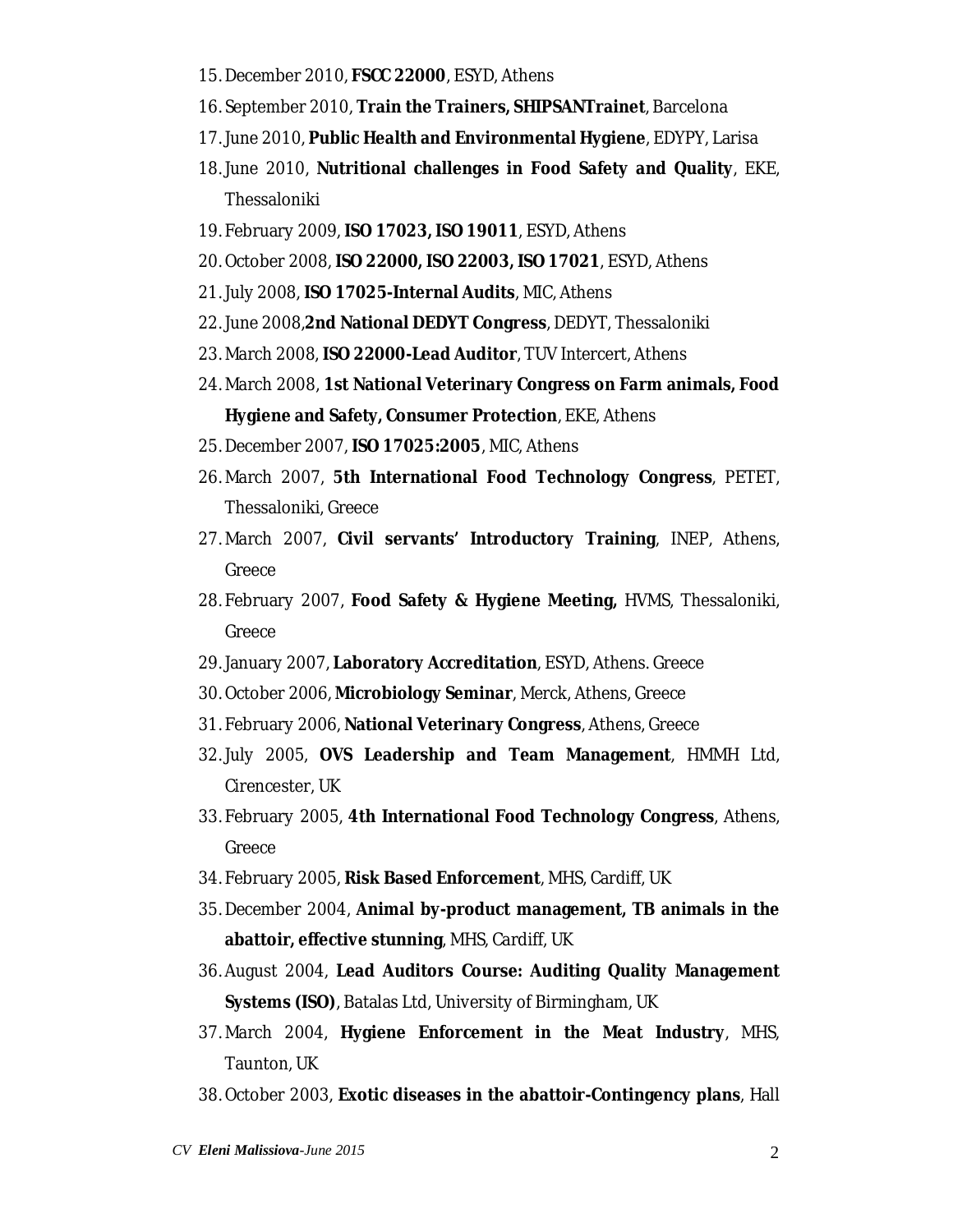Mark Meat Hygiene, N. Wales, UK

- 39. October 2003, **HACCP**, HMMH Ltd, York, UK
- 40. August 2003;**Local Veterinary Inspector Training**, DEFRA, Hereford, UK
- 41. May 2003, **Enforcing HACCP** ,MHS, Smithfield Market ,London, UK
- 42. March 2003, **Animal By-product training**, MHS, Leeds, UK

#### **Professional Experience**

- **2002-2005 Official Veterinary Surgeon** employed by private agencies (Lansdown Vets Ltd, Field Group Ltd, HMMH Ltd, GVSL) representing Food Standards Agency in the food industry in the UK
- **2005-2006 Veterinary Officer** in the Veterinary Directorate of Larisa, Greece inspecting food premises
- **2006-2010 Laboratory Veterinary Officer** in the Ministry of Rural Development and Food (Food Hygiene Institute of Athens and Veterinary Laboratory of Larisa)
- **2010-now Lecturer in the Food Technology Faculty of the Technological Educational Institute of Thessaly, Greece**

#### **Teaching Experience**

**2004-2005 Teaching Assistant** in the **Environmental Health and Risk Management Department, University of Birmingham, UK** teaching Food Safety and Food Law

- **2005-2006 Laboratory Lecturer** in the **Animal Production Faculty of the Technological Educational Institute of Thessaly, Greece** teaching Milk **Technology**
- **2005-2006 Laboratory Lecturer** in the **Logistics Faculty of the Technological Educational Institute of Thessaloniki, Greece** teaching Quality Management
- **2009-2010 Scientific Collaborator** in the **Food Technology Faculty of the Technological Educational Institute of Thessaly, Greece** teaching Food Safety, Quality Assurance, Food Law, Food Ethics
- **2009 –now Lecturer** in the Postgraduate Programme Public Health and Environmental Hygiene, of the **Faculty of Medicine, University of Thessaly, Greece** (since 2015 coordinator of 2 modules)
- **2009 –now Presentations** in the undergraduate module Public Health and
- **2010 -now** Epidemiology, **Faculty of Medicine, University of Thessaly, Greece Lecturer** in the **Food Technology Faculty of the Technological**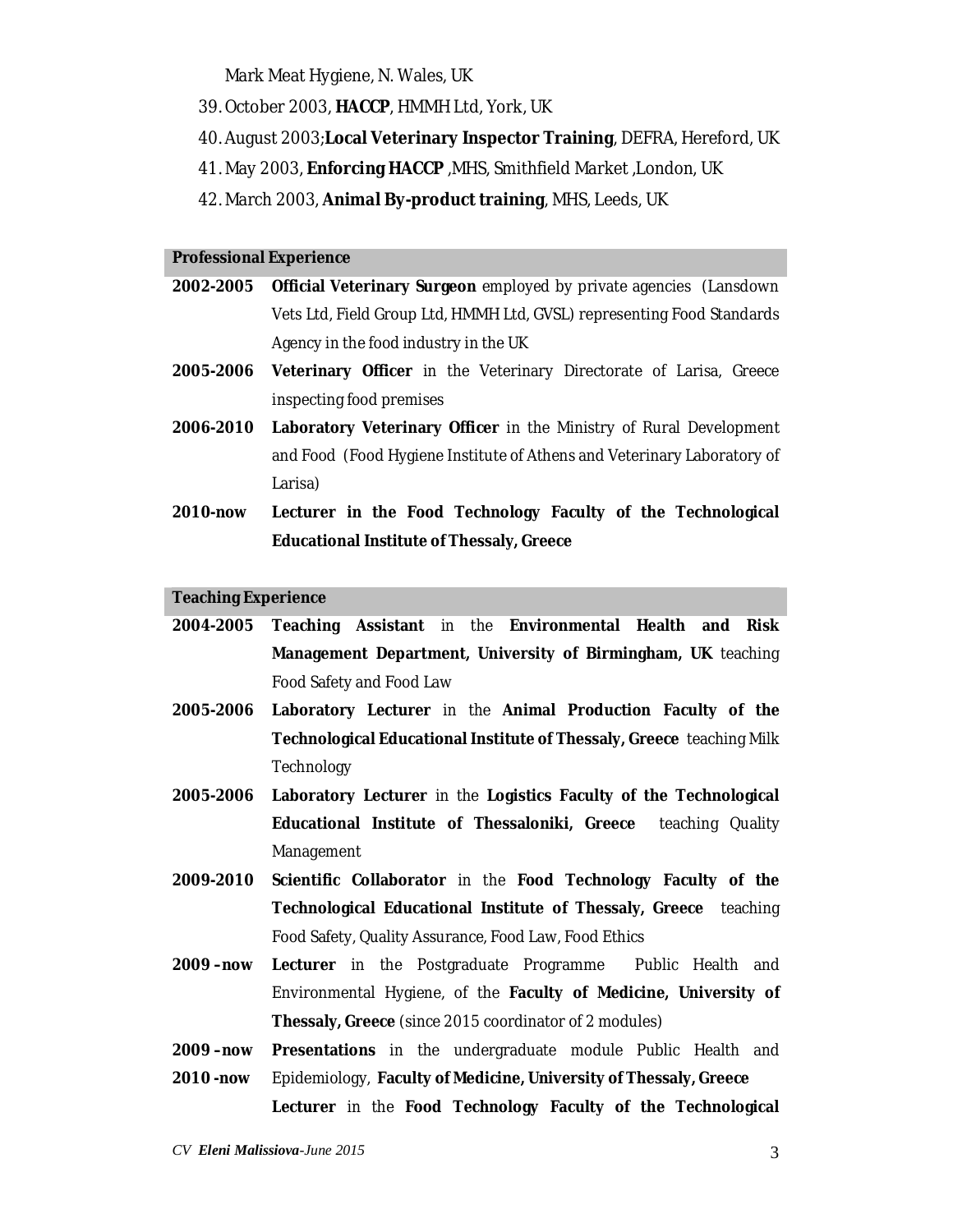**Educational Institute of Thessaly, Greece** teaching Dairy Technology and Quality Control, Meat Technology and Quality Control, Fishery Technology and Quality Control, Food Safety, Quality Assurance, Food Law, Food Ethics

#### **Scientific Activity**

#### **A. Monographs**

- **1. E. Malissiova** (2004) **''Campylobacteriosis and poultry abattoir workers''** MSc Food Safety, Hygiene & Management, University of Birmingham
- **2. E. Malissiova** (2005) **''Development of the new EU Food Hygiene Regulations, Implementation in the UK and Implications for the Food Industry''** MSc European Food Regulatory Affairs**,** Ulster University
- **3. E. Malissiova** (2013) **«Comparative study on the Aflatoxin M1 levels in goats and ewe's milk of organic and conventional origin, in the region of Larisacorrelation to Public Health** PhD Thesis, Faculty of Medicine, University of Thessaly

#### **B. PEER REVIEWED CONFERENCE ANNOUNCEMENTS AND POSTER PRESENTATIONS**

- 1. Georgaki A., **Malissiova E**., Schizonikas X. (2002) **''Meat Inspection and the Role of the Official Veterinary Surgeon in the UK''** 9th Panhellenic Veterinary Congress, Thessaloniki
- 2. **Ε. Malissiova** and Smith. M. (2005) **''Campylobacteriosis and poultry abattoir workers''** 4th International Food Technology Congress, Athens
- 3. A.McKevitt, **E. Malissiova**, M. Smith (2007) **'' Development of the new EU Food Hygiene Regulations, Implementation in the UK and Implications for the Food Industry''** 5th International Food Technology Congress, Thessaloniki
- 4. G. Methenitou and **E. Malissiova** (2007) '**'Regulatory framework on the production and trading of organic products and a comparison to the regulations for conventional farming and the new food hygiene package''** 5th International Food Technology Congress, Thessaloniki
- 5. G. Methenitou, **E. Malissiova**, M.Pantelia (2008) **''Research on the current laboratory practices for the determination of antimicrobial residues in food of animal origin, on the basis of self control in the Food Industry and Official Control from the member states in the European Union''**, 1st National Veterinary Congress on Farm Animals, Food Safety and Hygiene and Consumers Protection, Athens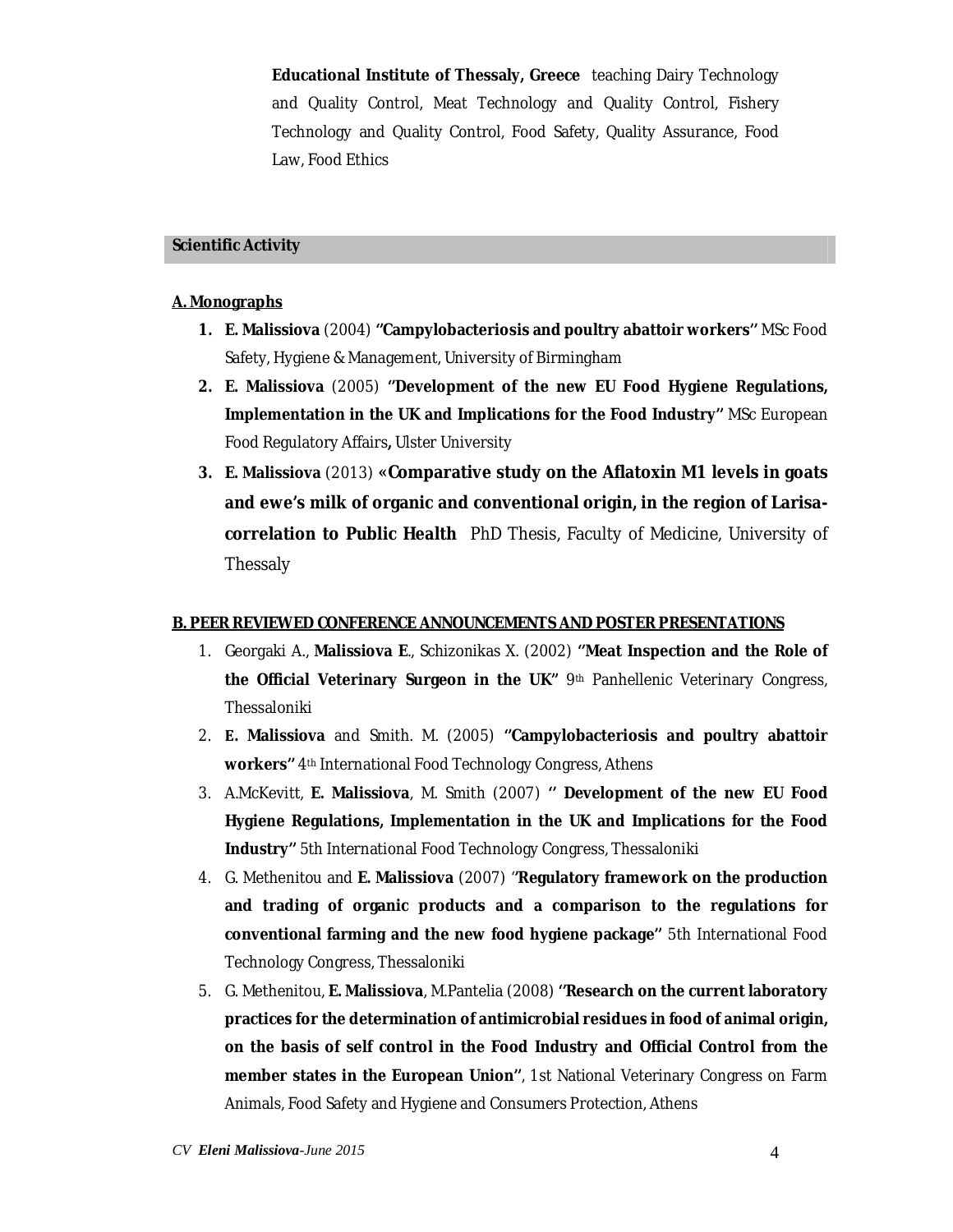- 6. G. Methenitou, **E. Malissiova**, M.Pantelia (2008) '**'Traceability in the food businesses in relation to the legal requirements''**, 2nd DEDYT National Congress, Thessaloniki
- 7. G. Methenitou, D. Skafidas, **E. Malissiova**, M.Pantelia (2008) **'' Research on the incidence of antimicrobial agents in food of animal origin from tests performed in the National Reference Laboratory for Antimicrobial Agents during the period 2006-2008**'', 1st National Meat and Meat Products Congress, Athens
- 8. **E. Malissiova,** P. Tserkezou, M. Koureas, C. Hadjichristodoulou (2010) '**Consumer perception on safety and quality of organic food''** 3rd National Conference of DEDYT, Thessaloniki, Greece
- 9. P.Zisis, E. Paparizou, **E. Malissiova**, B. Mouchtouri, C. Hadjichristodoulou (2010) **''Hygiene status of Greek ferries''** 1st Conference on Public Health and Environmental Hygiene , EDYPY, Larisa, Greece **(3rd award)** poster presentation
- 10. **E.Malissiova**, I Arvanitoyiannis, A. Tsakalof. F. Pappas, P. Michalopoulou, B. Mpoutsika, E. Vrionis, C, Hadjichristodoulou (2011) **Aflatoxin M1 detection in goats and ewes, conventional and organic milk, in Thessaly region, Greece.** 2nd Public Health Forum, Larissa, Greece
- 11. S. Christoforidou**, E. Malissiova**, O.Gortzi, A. Tsakalof, C. Hadjichristodoulou (2011) **Comparative evaluation of ELISA kits for AM1 detection in goats milk.** 2nd Public Health Forum, Larissa, Greece
- 12. **E. Malissiova** (2011) ''**Emerging food technologies and Risk Analysis**'' 4th National Food Congress, Thessaloniki, Greece
- 13. **E. Malissiova**, A. Nikolopoulou, A. Giannopoulou, D. Varelis (2012) '**'Donkey's milk chemical and microbiological assessment in the region of Thessaly, Greece'**'. The European Federation of Food Science & Technology (EFFoST) International Conference: A Lunch Box for Tomorrow: An interactive combination of integrated analysis and specialized knowledge of food, Montpellier- poster presentation
- **14. E. Malissiova,** P. Voutsinas, P. Gogolos, C. Mitsagga, E. Soulioti, S. Giti and E. Alikari Π. (2014) **Study on the fraud of meat products with horse meat and the consequences on consumers**. 3rd National Veterinary Congress, EKE, Ioannina
- 15. **E. Malissiova,** P. Kogia and e. Tsalikis (2014) **Antioxidant activity and Antimicrobial agents residues assessment in organic and conventional market milk**. 3rd National Veterinary Congress, EKE, Ioannina
- 16. **Malissiova E et. Al** (2015) **Double Joy: dessert high in proteins-low in fat with ecofriendly characteristics without preservatives.** Symposium: Agrifood innovation, 10th Agri-food Festival, Larisa (oral presentation)
- 17. **Malissiova E et. Al** (2015) **Lactomelo: functional dessert with organic ingredients and inulin, without preservatives.** Symposium: Agrifood innovation, 10th Agri-food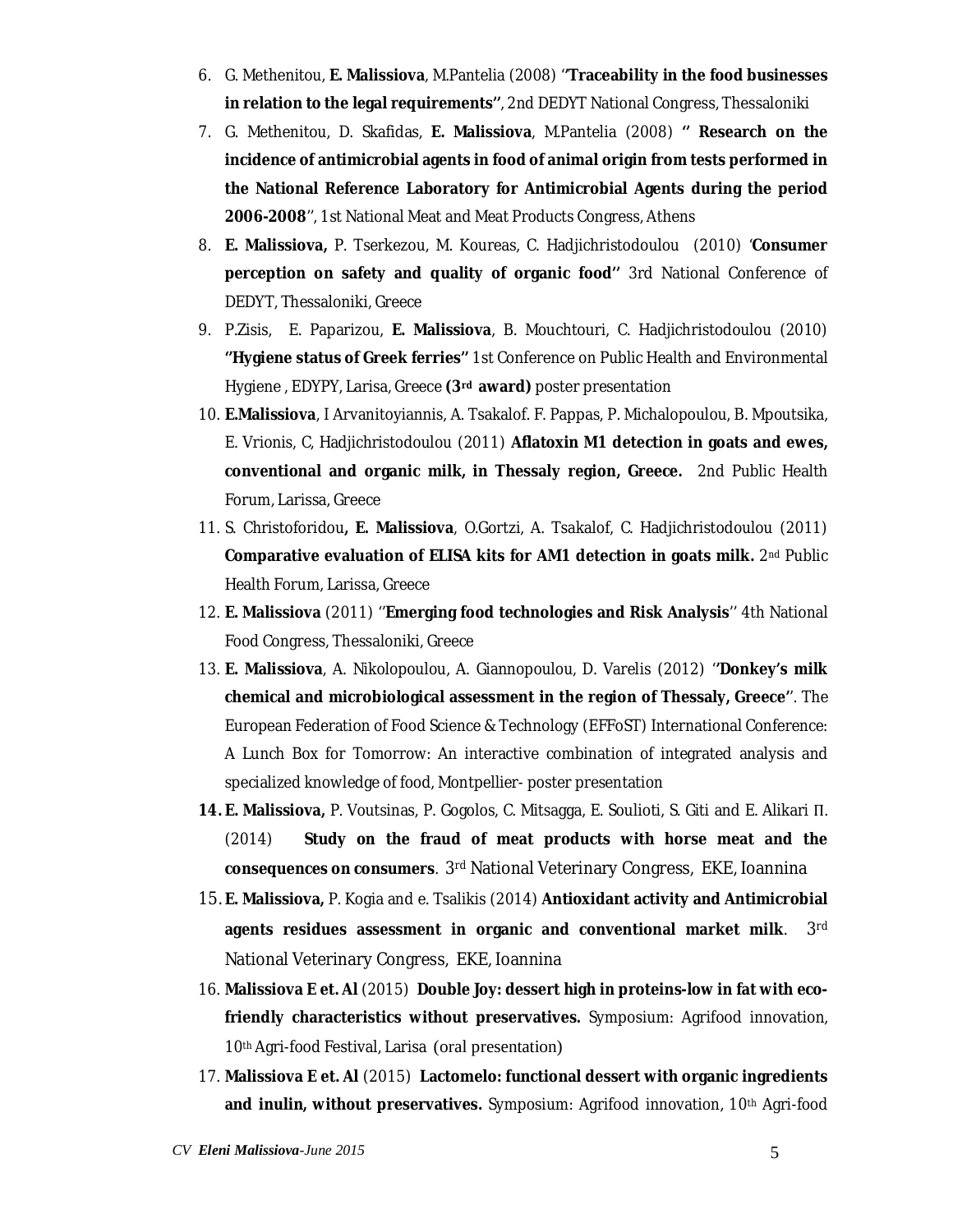Festival, Larisa (oral presentation)

- 18. Komodromos D., **Malissiova E.,** Houliara Ε., Hadjichristodoulou C., Sergeledis DΔ. (2015) **Enterococcus spp. Occurrence in red meat carcases from two abattoirs in N. Greece** National Meat Conference, 27/2-01/03-2015, Thessaloniki (oral presentation)
- 19. Makaronas G, Nikolaou S., **Malissiova E.,** Manouras A., Goulas P. (2015) **Traditional Greek meat products: quality data and prospective.** National Meat Conference, 27/2-01/03-2015, Thessaloniki (oral presentation)
- 20. Mpitsiou A., **Malissiova E.,** Manouras A., Goulas P. (2015) **Evaluation of the manufacturing practices efficiency in red meat abattoirs – risk assessment tool.** National Meat Conference, 27/2-01/03-2015, Thessaloniki (oral presentation)
- 21. **Malissiova E,** Papadopoulos T., Manouras A., Zdragas A., Vafeas G. and Hadjichristodoulou C. (2015) **A description of the lactic acid bacteria and Staphylococcus spp microbiota of donkey's milk assessed by MALDI-TOF.** 7th IDF International Symposium on Sheep, Goat and other non-Cow Milk (poster presentation)
- 22. E. Salimei, **E. Malissiova**, G. Colavita (2015) **Innovating the dairy chain in Mediterranean marginal areas: the agro-medical approach on donkey milk production and food products.** 7th IDF International Symposium on Sheep, Goat and other non-Cow Milk (poster presentation)
- 23. E. Salimei, **E. Malissiova**, P. Papademas, G. Colavita, G. Galaverna, D. Fletouris, A. Manouras, I. Habib, L. Saric, S.O. Budak, I. Charfi, D. Monci, G. Arsenos, A.S. Santos (2015) **Donkey milk and dairy donkey farming in Mediterranean Countries: current situation, challenges and prospects.** 7th IDF International Symposium on Sheep, Goat and other non-Cow Milk (oral presentation)
- 24. Solomakos Ν., **Malissiova E.,** Pappas Κ., Mpilthikioti S., Pexara A., Govaris Α., Hadjichristodoulou C. (2015) **Study on the occurrence of histamine in fresh and processed fish in the market of Thessaly.** 13<sup>th</sup> National Veterinary Conference, Athens 08-10/5/2015 (oral presentation)
- 25. Tzora A., Skoufos G., **Malissiova E.**, Arsenos G., Karamoutsios A., Tsinas A., Karkampounas S., Tsagkaris G., Mavrogianni V., Valasi E., Katsafadou A., Mpramis G., Gelasakis A., Fthenakis G. (2015) **Hematological and biochemical blood characteristics of native goat breeds.** International Summer Conference of the Society of Applied Microbiology (poster presentation)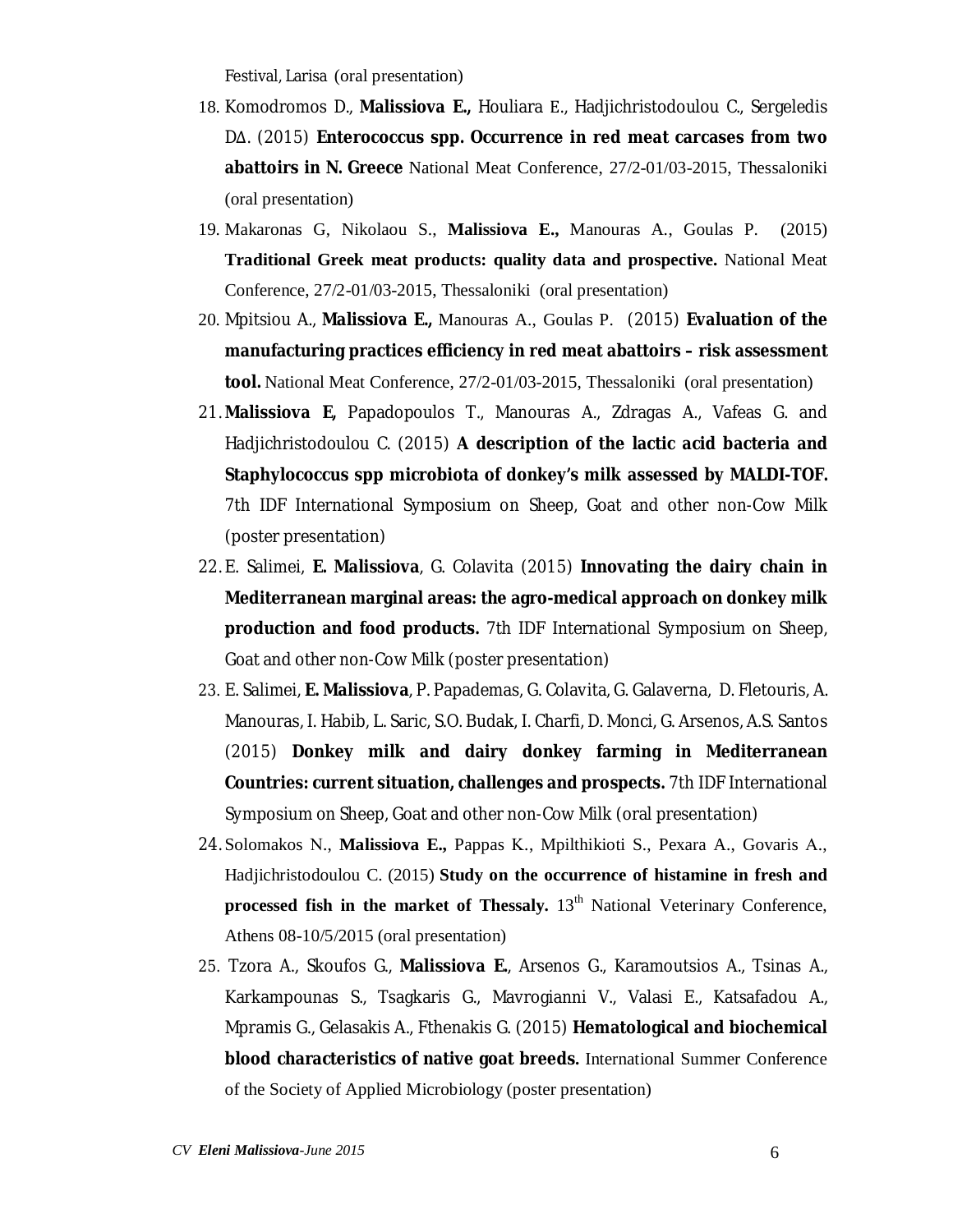26. D.Komodromos, T.Papadopoulos, **E.Malissiova**, A.Zdragas, C.Hadjichristodoulou, D.Sergelidis (2015) **Nasal carriage and antimicrobial susceptibility of**  *Staphylococcus aureus* **among healthy veterinary students in Greece.** International Summer Conference of the Society of Applied Microbiology (poster presentation)

### **C. INVITED SPEAKER**

- 1. **Ε. Malissiova** (2006):'**'Traceability system in red meat, white meat and milk processing plants''** Technical Assistance and Information Exchange Instrument, DG Enlargement, Sofia 2006
- 2. **Ε. Malissiova** (2006):**''New Hygiene Package in the animal origin food sector''** Technical Assistance and Information Exchange Instrument, DG Enlargement Varna, 2006
- 3. **Ε. Malissiova** (2007): **''Implementation of Quality Management Systems**, Technical Assistance and Information Exchange Instrument, DG Enlargement Kiev, 2007
- 4. **Ε. Malissiova** (2007): **''Auditing HACCP systems and official control of GMO''** Technical Assistance and Information Exchange Instrument, DG Enlargement, Pestiany, 2007
- 5. **Ε. Malissiova** (2007): '**'Auditing HACCP systems and official control of GMO''**  Technical Assistance and Information Exchange Instrument, DG Enlargement, Poprad,2007
- 6. **E.Malissiova** (2010) '**'Food Handlers Hygiene''** SHIPSANTrainet, Seafarers Course, Barcelona
- 7. **E. Malissiova** (2010) **'Environmental hygiene in hospitals – Food Control''** 3rd National Conference of Controlling Disease, Athens
- 8. **E. Malissiova** (2010) **'Emerging Technologies and Food Safety"** Conference of ITEDA, Karditsa
- 9. **E. Malissiova** (2010) **''Food Sampling ''** 1st Conference on Public Health and Environmental Hygiene , EDYPY, Larisa, Greece
- 10. **E. Malissiova** (2011) '**'Food Hygiene''** SHIPSANTrainet , Inspectors Course, Athens
- 11. **E. Malissiova** (2011) **'Food Borne Parasitic disease – the Trichinella case''**  Continual Professional Development of University Hospital of Larisa, Larisa
- 12. **E. Malissiova** (2011) **'Emerging Technologies and Food Safety Management**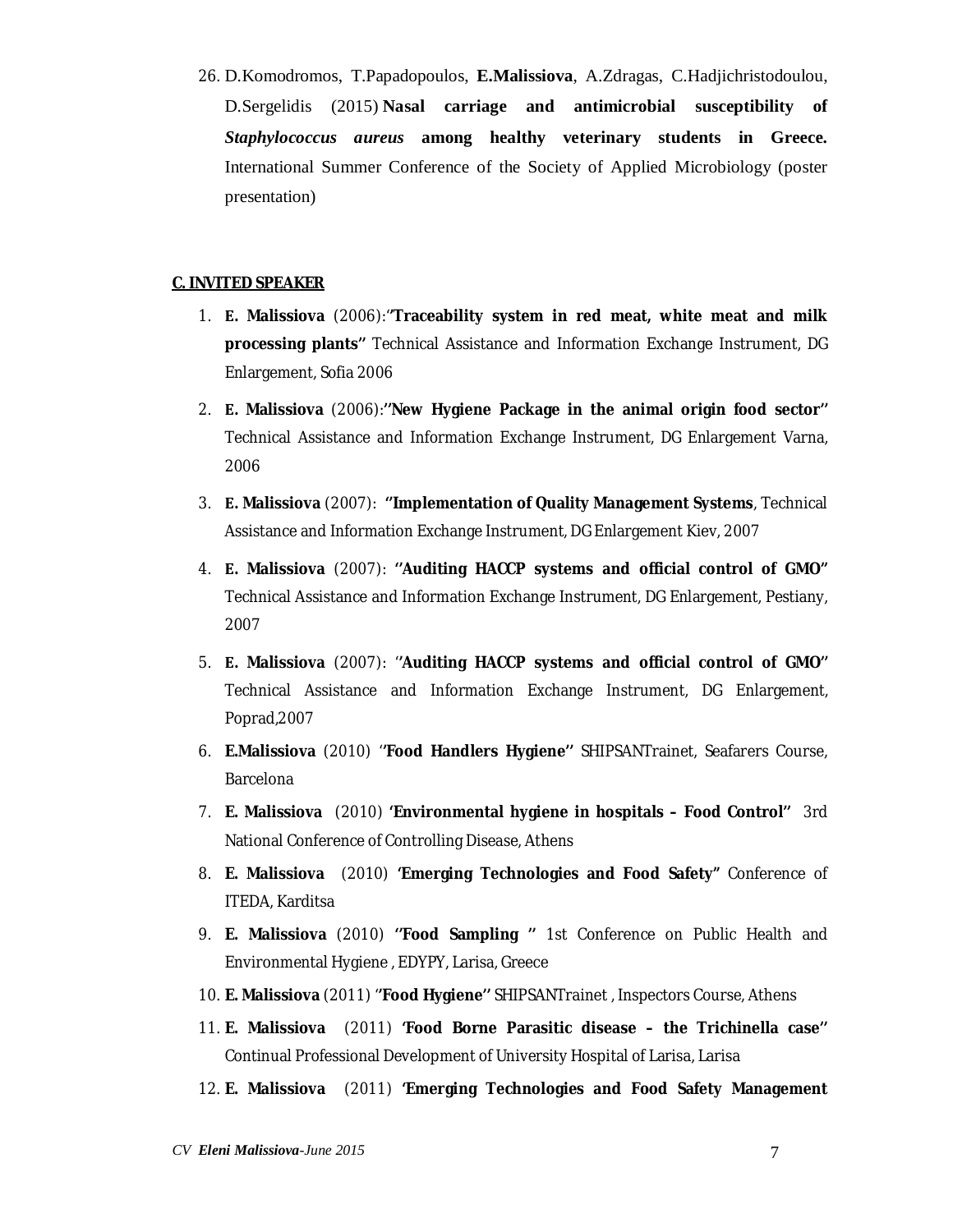**Systems"** Conference of Chemical Engineers Chamber of Thessaly, Larisa

- 13. **E. Malissiova** (2012) '**'Organic Food and Food Safety''**. Oikosfaira conference Cultivate future…organic, Karditsa, Greece
- 14. **E. Malissiova** (2012) "**Hygiene and technology of home made food of animal origin**" KPE, Trikala, Greece
- 15. **E. Malissiova** (2012) "**Food safety and nutrition in school meal services**", KPE, Karditsa
- 16. **E. Malissiova** (2013) **''Quality and Innovation in livestock production: key drivers for competiveness in Greece''** ERFC, Patra
- 17. **E. Malissiova** (2013) ''**Effective approaches for diagnostic and assessment services on innovative and/or efficient production and operational processes for horticulture and animal breeding''** AGRO-START, Bucharest
- 18. **E. Malissiova** (2013) **''Milk and Dairy Quality Control''** EKFE, Karditsa, Greece
- 19. **E. Malissiova** (2013) **''Food Safety''** KPE Mouzaki, Greece
- 20. **E. Malissiova** (2013) **Effective approaches in financial support tools for SMEs in the old, new Member states and candidate countries and how to provide support for SMEs to inform about their availability and acces them** AGRO-START, Campobaso, Italy
- 21. **E. Malissiova** (2013) **General principles of HACCP** SHIPSANAct, Tivoli, Rome,
- 22. **E. Malissiova** (2013) **Donkey milk: a modern nutritional challenge?**  Workshop of the Technological University of Cyprus on «Donkey milkQ Research and Challenges», Cyprus
- 23. **E. Malissiova** (2014) **Safety and Certification of Traditional Local Food** Workshop-Local Traditional Food and Sustainable Development. ΤΕΙ of Thessaly, KPE Mouzakiou, ELGO Dimitra, Mouzaki
- 24. **E. Malissiova** (2014) **General principles of HACCP**. SHIPSAN ACT, Athens
- 25. **E. Malissiova** (2014) **Organic Food of Animal Origin: data, trends and prospective**s. 3rd National Veterinary Congress, EKE, Ιoannina
- 26. **E. Malissiova** (2014) **Modern regulatory challenges in the safety and quality of milk**. Workshop on «The future of milk production in Greece: Challenges and Prospects for the youth» Food Technology Department, TEI of Thessaly, General Secretariat for New Generation, Larisa
- 27. **E.Malissiova** (2015) **Donkey milk characteristics-prospects for exploitation in Greece** VetAuth**,** Zootechnia, Thessaloniki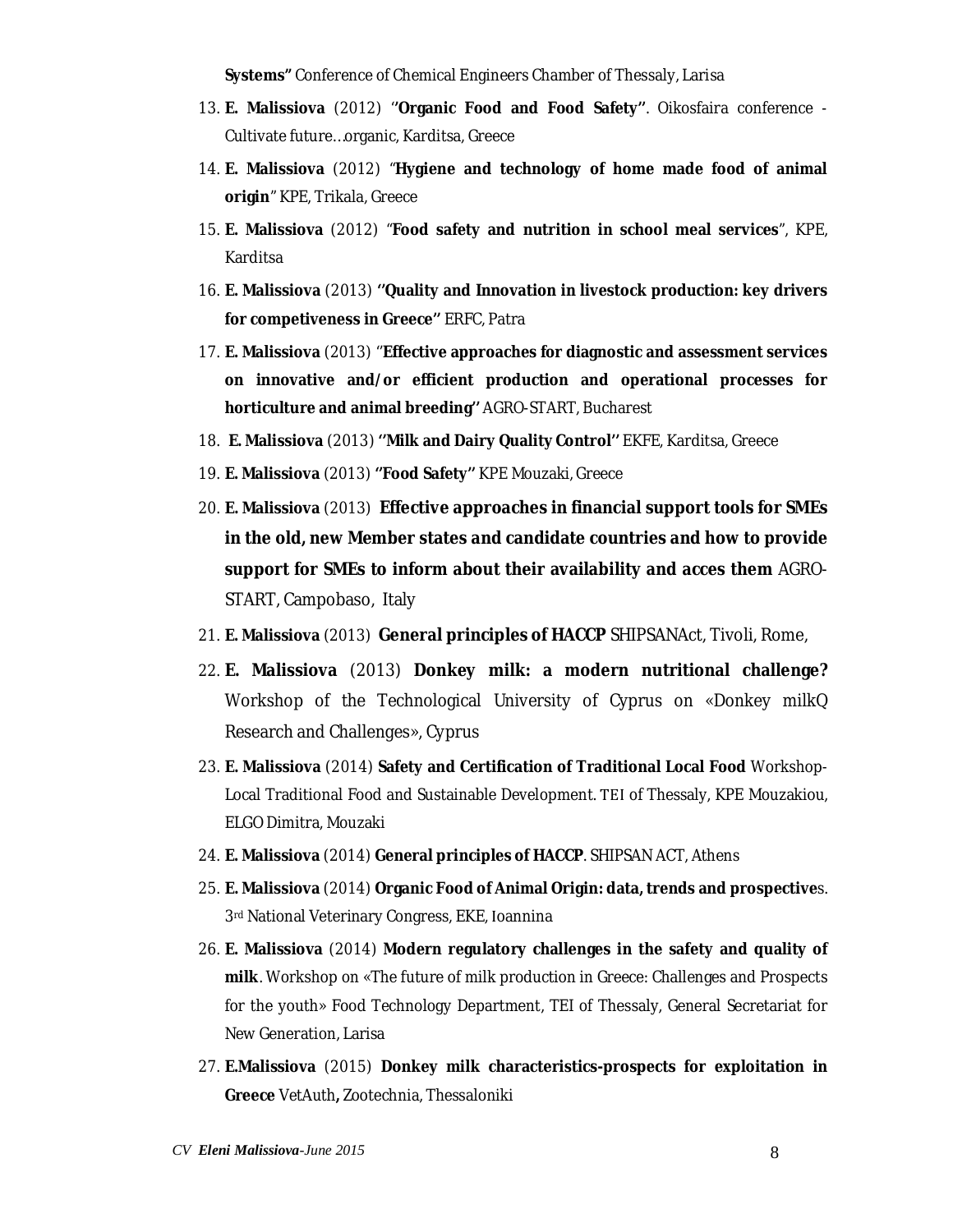28. **E.Malissiova** (2015) **Donkey milk characteristics-prospects for exploitation in Greece** PETET, Food Expo, Athens

### **D.PUBLICATIONS**

- 1. G. Methenitou and **E. Malissiova** (2008) '**'Regulatory framework on the production and trading of organic products and a comparison to the regulations for conventional farming and the new food hygiene package''** Food Technology and Nutrition Journal 7, 24-27
- 2. Fotiou V, **Malissiova E**, Minas A, Petinaki E, Hadjichristodoulou C (2012) **Seroprevalence of IgG Antibodies against Echinococcus granulosus in the population of the Region of Thessaly, Central Greece**. PLoS ONE 7(5): e37112. doi:10.1371/journal.pone.0037112
- 3. Varavara Mouchtouri, **Eleni Malissiova**, Panagiotis Zisis, Evina Paparizou & Christos Hadjichristodoulou (2012): **Assessment of hygiene standards and Hazard Analysis Critical Control Points implementation on passenger ships**, International Journal of Environmental Health Research, DOI:10.1080/09603123.2012.708920
- 4. **E.Malissiova** (2012) **Organic food and consumer attitude** KEELPNO Newsletter 11/2012
- 5. **E. Malissiova**, A. Tsakalof, I. Arvanitogiannis, A. Katsafliaka, M. Koureas, P. Tserkezou, A. Govaris and C. Hadjichristodoulou (2013) **Monitoring Aflatoxin M1 levels in ewe's and goat's milk in Thessaly, Greece: potential risk factors under organic and conventional production schemes**. Food Control (10.1016/j.foodcont.2013.04.035)
- **6.** S. Christoforidou**, E. Malissiova**, O. Gortzi, and C. Hadjichristodoulou (2014) **Comparative evaluation of ELISA kits' reliability for the aflatoxin M1 determination in goat milk**. European Food Research and Technology Journal, DOI 10.1007/s00217-014-2374-x
- *7.* A. Manouras and **E. Malissiova** (2014) **'Occurrence of Aflatoxins in compound feeds and feed materials for dairy livestock in Central Greece'** JHVMS *(accepted for publication in HVMS Journal - 5/10/2014)*
- *8.* **E. Malissiova** et al. (2015) **"Assessment of donkey's milk chemical, microbiological and sensory attributes in Greece and Cyprus."** (accepted for publication in Int J Dairy Technology-23/3/2015)
- **9. E. Malissiova** et al. (2015) **Relationship between production conditions and milk gross composition in ewe's and goat's organic and conventional farms in central Greece** (accepted for publication in Dairy Science and Technology Journal - 12/3/2015)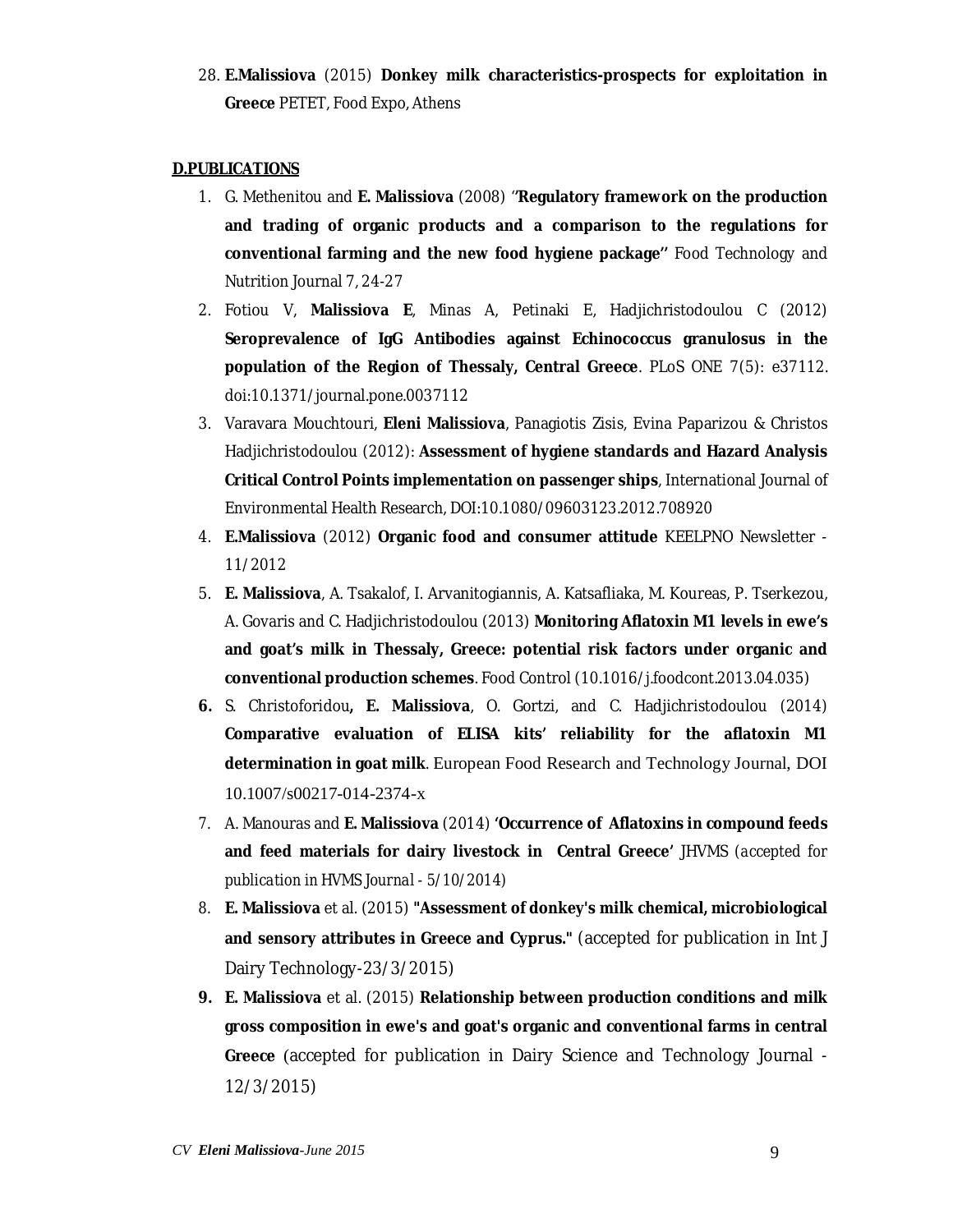**10.** F. Fantuz, S. Ferraro, L. Todini, R. Piloni, P. Mariani, **E. Malissiova**, and E. Salimei **(2015) Interpretive Summary. Minor and Potentially Toxic Trace Elements in Milkand Blood Serum of Dairy Donkeys.** (accepted for publication in Journal of Dairy Science -27/04/2015)

#### **Research Activity**

### **Α. RESEARCH PROJECTS**

- **1.** October 2004 September 2005: **Spreading of Campylobacter during the slaughtering of Campy + flocks and persistence in cleaning and disinfection;**  University of Birmingham, Division of Environmental Health & Risk Management
- **2.** January 2005- September 2005: **The New EU Hygiene Regulations: implementation in Member States and the Food Industry perception in the UK;** University of Ulster, School of Biosciences
- **3.** March 2007- March 2008: **INTERREG III A / GREECE – ITALY 2000-2006 – "INNOVA PROJECT – Actions for the transfer of innovation in common strategic sectors" (Code No I2101031) – STRATEGIC SECTOR: Agroalimentary.** Technological Educational Institute of Epirus
- **4.** March 2007- December 2008: **Assessing the production of native animal breeds, innovative production of biomedical product and maintenance of biodiversity in interregional areas of Greece-Italy.** Technological Educational Institute of Epirus
- **5.** April 2008–June 2009: **Validation and Accreditation of the analytical procedure for determining antimicrobial agents in food of animal origin** Food Hygiene Institute of Athens
- **6.** September 2009- May 2010: **National Reference Laboratory for TSEs Accreditation by ISO 17025.** Veterinary Laboratory of Larisa
- **7.** June 2009- today: **Organic Milk health and nutritional claims** Laboratory of Hygiene and Epidemiology, Faculty of Medicine, University of Thessaly
- **8.** June 2009-today: ShipSan, University of Thessaly
- 9. February 2014 today: **"Omic technologies for genetic characterization of native sheep and goat breeds, for the improvement of their production and the assessment of possible bioactivity of their milk-GOSHomics».** Technological Educational Institute of Epirus
- 1. June 2014-October 2014: Summer School on the **Local AgriFood Production**. TEI of Ionian Islands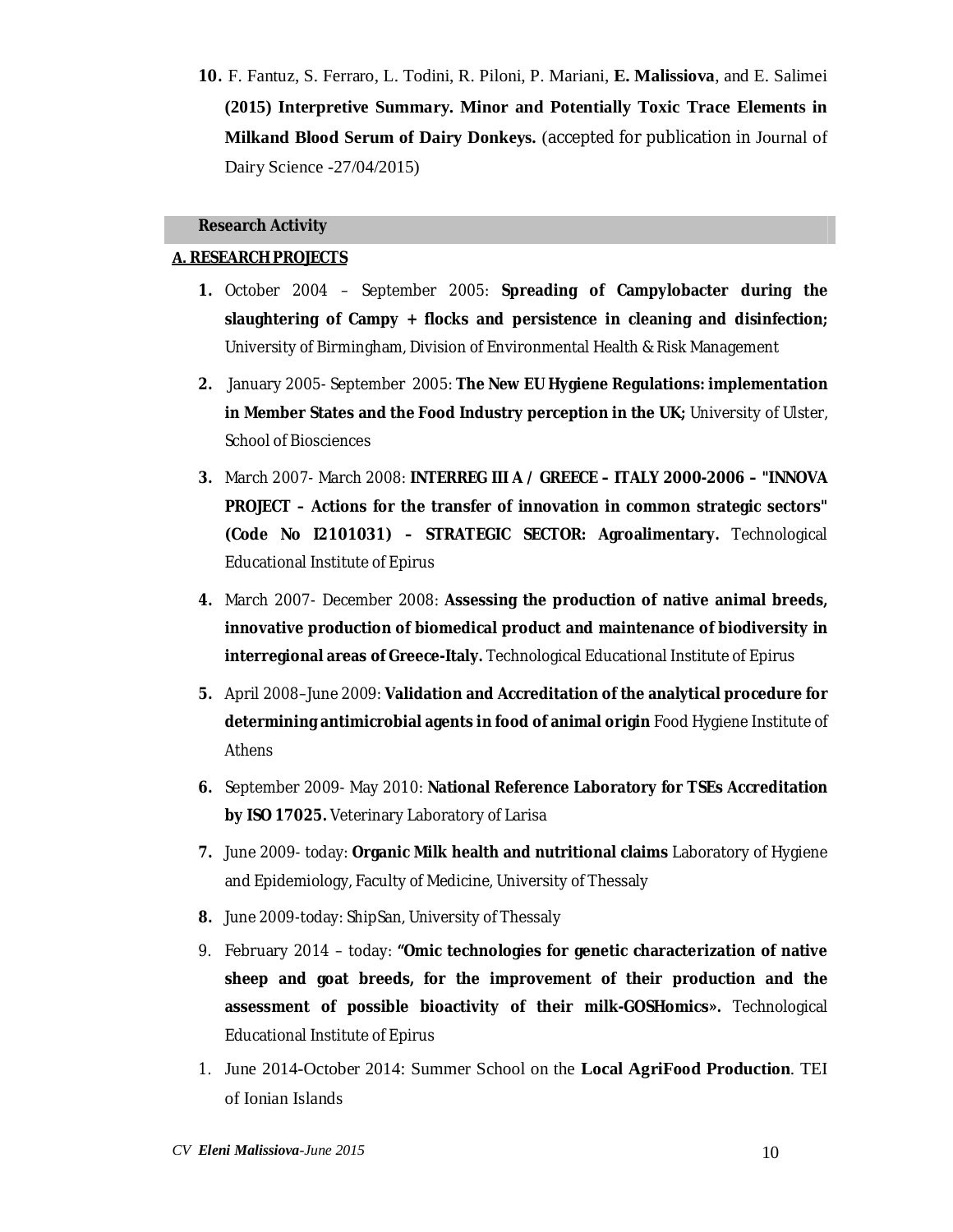- **10.** September 2014- today: **Design, development and pilot testing of freely accessible online educational material, for a common group of modules intended for "Food Science" Students.** ERASMUS+, TEI of Thessaly
- 11. October 2014 December 2014: **Sustainable entrepreneurship of milk production units with interest on Safety, Quality and Innovation.** TEI of Thessaly
- 12. November 2014-December 2014: **«+JOBS – Local Initiative for work placements in Volos»- TOPSA Volou – Livestock production consulting.** CERETH-ITEDA
- 13. June 2015-today: **Establishment of a Supporting Mechanism for the Development and Promotion of Social Entrepreneurship for Populations of Mountainous Areas.** Aristotles University of Thessaloniki

### **Β. SUPERVISING PROJECT THESIS**

40 completed undergraduate thesis and 22 in progress

### **C. CO-SUPERVISING PROJECT THESIS**

6 completed postgraduate thesis and 5 in progress

1 PhD thesis in progress

# **Committees, Organizations, Professional Bodies membership**

**Hellenic Veterinary Association** (2002)

**Geotechnical Chamber of Greece** (2002)

**Panhellenic Veterinary Authority** (2002)

**Royal College of Veterinary Surgeons** (2002-2005)

**TAIEX Food Safety and Food Law Expert** (2006)

**Greek Food Safety Authority (EFET) trainer** (2007)

**Greek Continual Professional Development Trainer** (2008)

**National Accreditation Body (ESYD) Assessor and Expert (Agro – Alimentary Sector)**  (2008)

**EFSA Expert** (2012)

### **Head of Scientific Committee ERFC-AGRO-START** (2013)

*CV Eleni Malissiova-June 2015* 11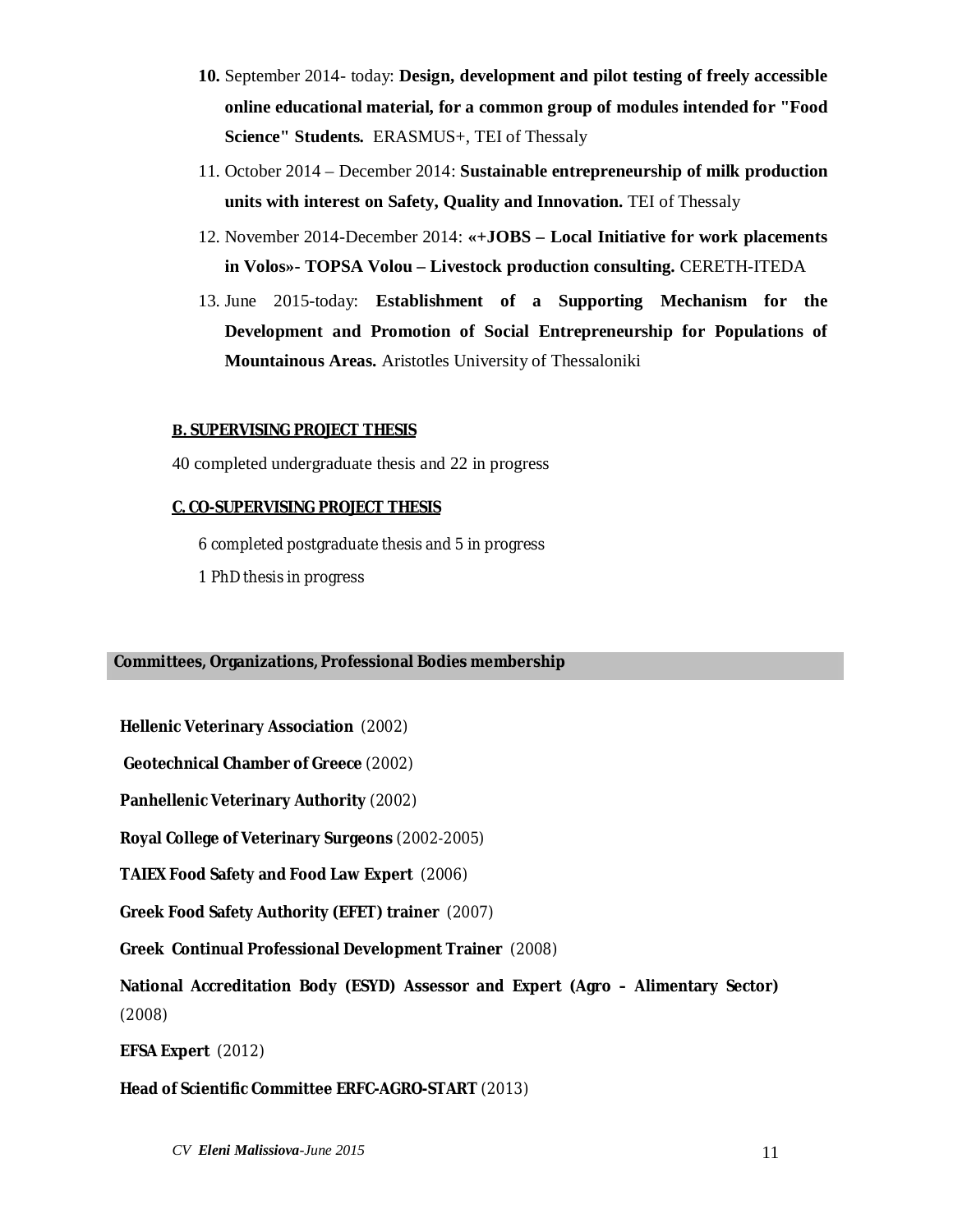#### **COST** (2015)

### **Eurostar Experts** (2015)

### **Scientific Journals Reviewer**

International Journal of Nutrition and Food Sciences (May 2014) American Journal of Bioscience and Bioengineering (May 2014) Canadian Journal of Microbiology (July 2014)

#### **National and European Scientific Collaborations**

University of Campobaso, Italy University of Camerino, Italy University of Birmingham, UK Ulster University, UK University of Leon, Spain University of Burgos, Spain University of Parma, Italy University of Cyprus Aristotles University of Thessaloniki NAGREF University of Thessaly TEI of Epirus TEI of Ionian Islands

# **Administrative experience**

## **a) Government posts**

### **b) Academic Institutions:**

Quality Assurance Officer (Food Technology Department, TEI of Thessaly) Curriculum development (Food Technology Department, TEI of Thessaly) Organization and delivery of modules (Food Technology Department, TEI of Thessaly)

ERASMUS programme Departmental Coordinator (Food Technology Department, TEI of Thessaly)